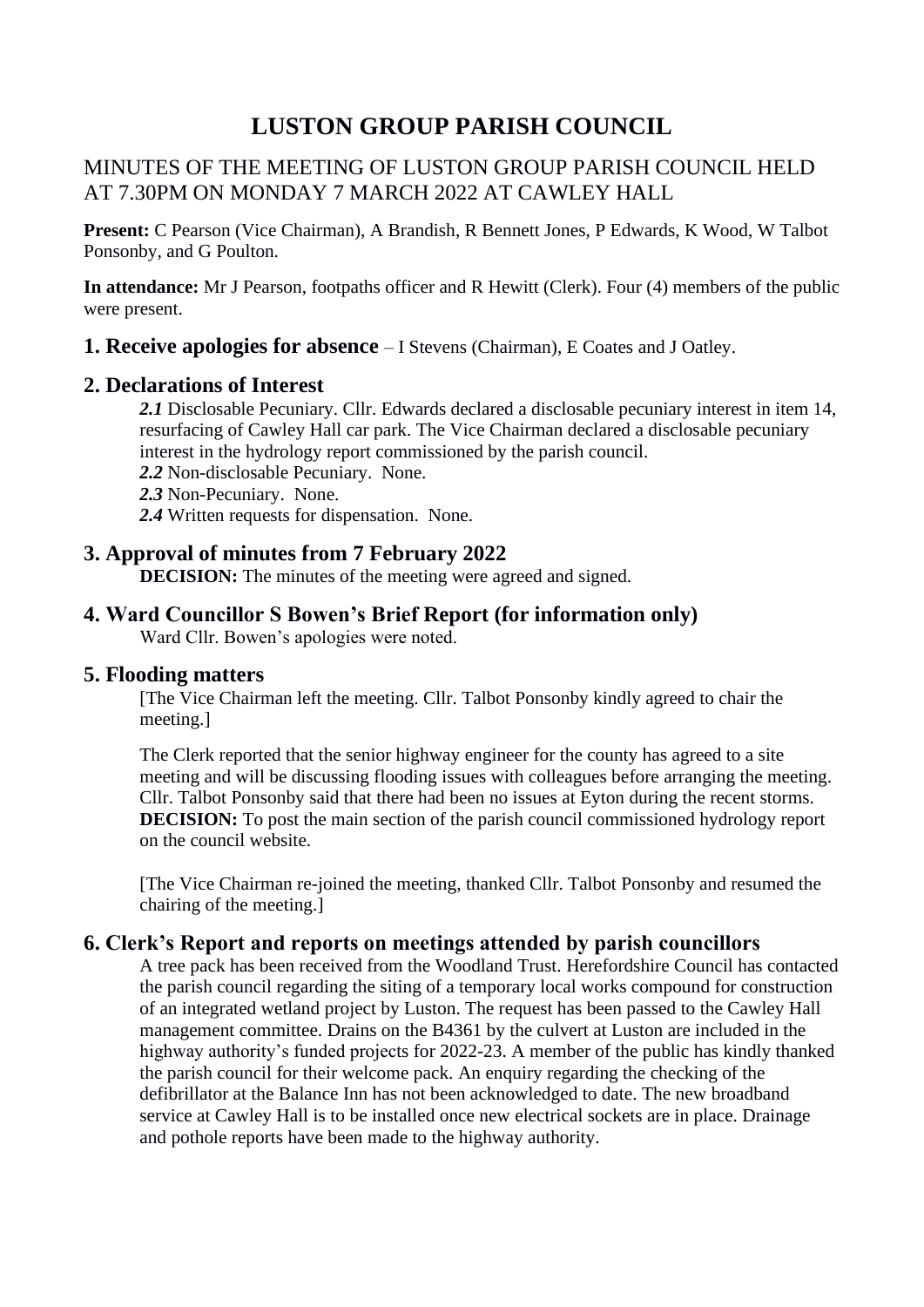**DECISIONS:** To offer the saplings provided by the Woodland Trust to the school for temporary planting, and to consider a permanent location at the next meeting. Cllr. Brandish's kind offer to check the Luston defibrillator was gratefully accepted. The Clerk will provide a book to record the checks and leave it in the cabinet.

### **7. Matters raised by local residents**

A member of the public asked the parish council to consider setting up a flood group. **DECISION:** To look at the setting up of a flood group at the next meeting.

#### **8. Planning**

*8.1* 220512, 4 Townsend Park, Luston, HR6 0DZ. Remove two lower limbs of the Silver Birch. These limbs are impacting the shed below, as well as causing shading. **COMMENT:** The parish council supports the proposed tree work.

*8.2* Update on planning decisions. Herefordshire Council has granted prior approval for 214327 Agricultural buildings on land at Homelands Farm. Works to trees within a conservation area are allowed for 214480 5 Lilac Grove, 220046 Walnut Tree Cottage and 214541 Green Orchard.

#### **9. Highways and environmental matters**

9.1 Road name signs – The Clerk reported on a meeting with the locality steward at Lydiatt's crossroads: The placing of a new signpost and fingerposts is supported subject to the directions being for settlements only, and for future maintenance to be the responsibility of the parish council. Consideration of a quotation from the highway authority for road name signs on Tunnel Lane (A49 junction) was deferred pending receipt of the quotation.

**DECISION:** Obtain a quotation for a traditional signpost and fingerposts for Lydiatt's crossroads.

*9.2* Invitation from Balfour Beatty to participate in the lengthsman and P3 footpath schemes in 2022-23. **DECISION:** The parish council agreed to participate in both schemes and asked the Clerk to submit an expression of interest and annual maintenance plan in line with the 2022-23 budget.

*9.3* Invitation to apply for a drainage grant from Herefordshire Council. It is a condition of the grant that the parish council has a lengthsman. **DECISION:** The parish council agreed to apply for a drainage grant for works as set out in the quotation provided by the lengthsman. *9.4* Highways – Proposed verge cutting programme and matters to bring to the attention of Balfour Beatty. **DECISION:** To request that the verges in the parishes receive two cuts, one in July and the second in October 2022. To report overhanging branches on road by Riddle Common.

*9.5* Lengthsman and P3 footpaths. Mr J Pearson's verbal report on the footpaths was noted. **DECISION:** To report a defective footbridge on LJ25.

#### **10. Finance**

*10.1* Payments for consideration:

D C Gardening Services, lengthsman/ P3 footpaths (February 2022) – £276.00 Timberworld Products Ltd., deposit for new shed at Cawley Hall  $- \pounds 863.50$ Clerk, wages, February 2022

**DECISION:** Payments were approved.

*10.2* Quotation for new road name sign on Townsend Park to replace missing sign. **DECISION:** A quotation will be obtained to replace both road name signs and missing Eyton village name sign.